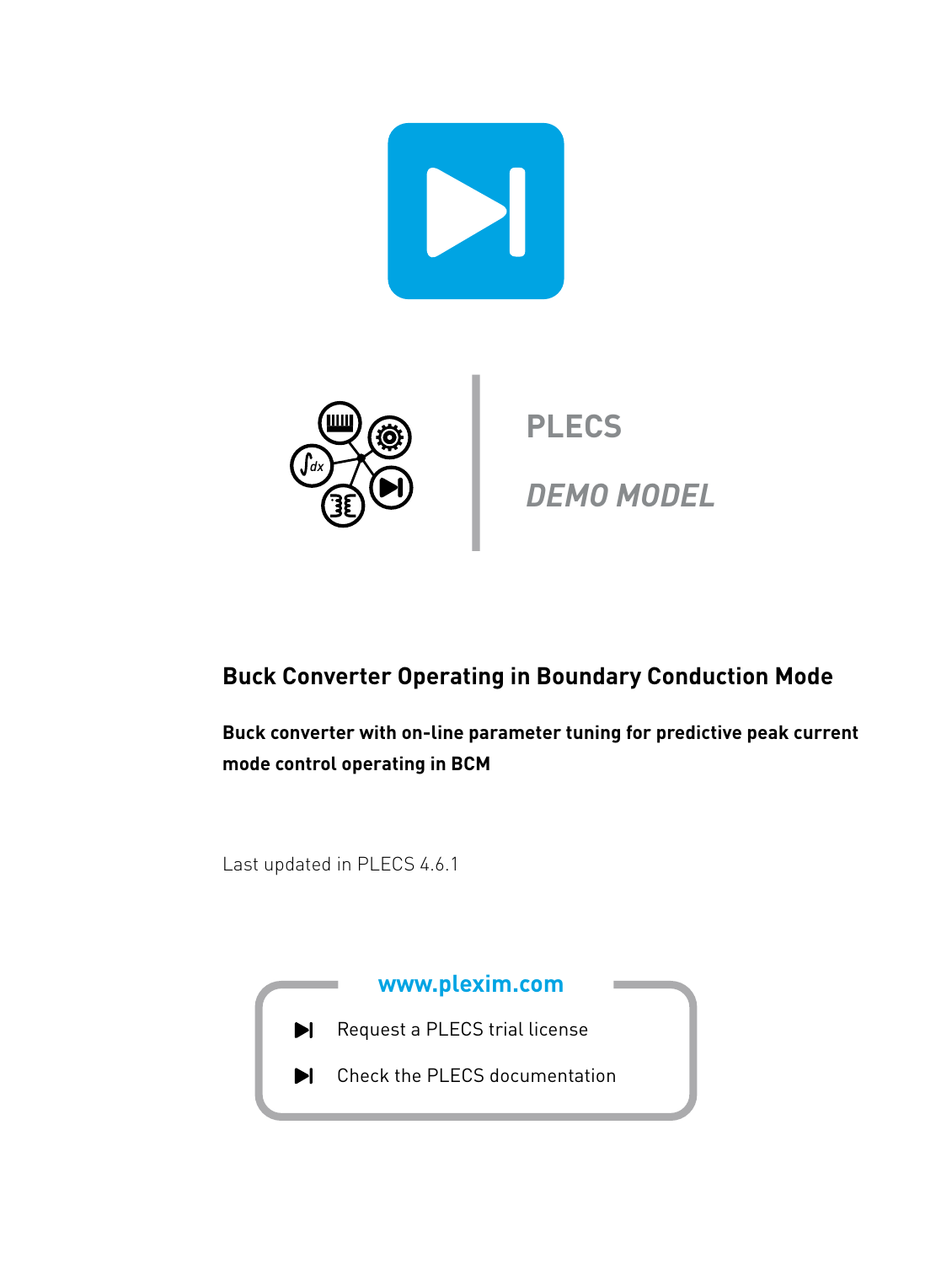# **1 Overview**

This demonstration shows a buck converter with an on-line parameter tuning technique for predictive peak current mode control operating in Boundary Conduction Mode (BCM) as explained in [\[1\]](#page-5-0).

**Note** This model contains model initialization commands that are accessible from:

*PLECS Standalone:* The menu **Simulation + Simulation Parameters... + Initializations**

*PLECS Blockset:* Right click in the **Simulink model window + Model Properties + Callbacks + InitFcn\***

# **2 Model**

The top-level schematic contains the power circuit and the controller, as shown in Fig. [1.](#page-1-0) The power circuit is a simple buck converter with a MOSFET and a resistive load. The controller regulates the output voltage and regulates the converter to operate in BCM. Sensor error in the voltage measurement and parameter deviation in the estimated inductance are modeled as well.

<span id="page-1-0"></span>

**Figure 1: Top-level schematic of the model**

## **2.1 Controller**

The control logic consists of three main Subsystems, as shown in Fig. [1.](#page-1-0) The "PWM" subsystem generates the gate signal based on variable on and off times from the main controller. An event signal is generated by the "PWM" subsystem when the PWM carrier reaches a minimum or maximum. The event signals are used in the "ADC" subsystem to sample the inductor current at the minimum and maximum of the inductor current ripple.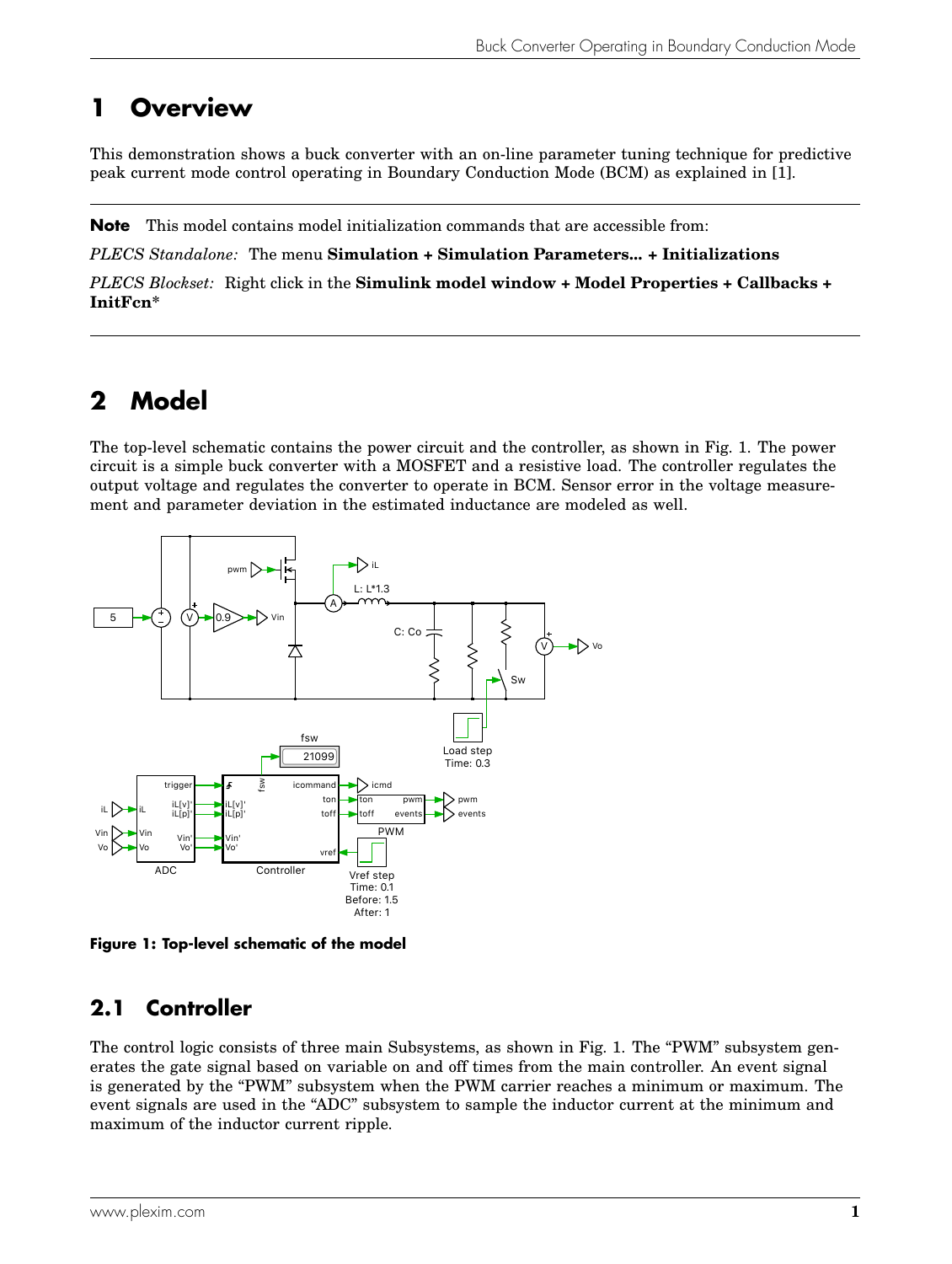The "Controller" subsystem is a Triggered Subsystem and implements the main control logic. Components within a Triggered Subsystem are executed as a group based on the input trigger signal. The trigger input is aligned with the peak of the current ripple.

The controller subsystem is shown in Fig. [2.](#page-2-0) The voltage compensator regulates the DC output voltage by comparing the sensed DC output signal against a reference. The output of the voltage compensator is the peak inductor current reference,  $i_{\text{command}}$ . This reference signal is then used in the calculation of on-time and off-time, i.e.,  $t_{on}$  and  $t_{off}$  respeticvely, in the predictive peak current mode control, with on-line parameter tuning technique.

<span id="page-2-0"></span>

**Figure 2: Controller of the Buck converter in BCM**

### Voltage Compensator

**Plant transfer function** To set the PI controller gain parameters a plant transfer function is needed. The transfer function for the outer voltage loop is  $V(s)$ . The voltage loop is designed to be slower than the current loop so that it does not distort the current reference.

 $V(s)$  relates the change of the current through the inductor  $(L)$ ,  $I<sub>L</sub>$  (the input variable), to the response of the capacitor voltage  $V_{\text{C}}$  (the output variable):

$$
V(s) = \frac{V_{\rm C}}{I_{\rm L}} \approx \frac{1}{sC} = \frac{1}{sT_2}, \quad \text{where } T_2 := C
$$

**Equivalent delay** The control system often introduces several small delays (e.g. from sensors, actuators, sampling, calculation delays, PWM delay). It is generally assumed that these delays are smaller than the time constant of the plant. If  $T_{\Sigma}$  is the equivalent delay of the control system, then the simplified transfer function of the delay is:

$$
D_{\Sigma}(s) = \frac{1}{1 + sT_{\Sigma}}
$$

The delays present in this model for this specific implementation are:

- a small time constant for control calculation,  $T_{\text{calc}}$ , is  $\frac{1}{2}T_{\text{s}}$
- a small time constant for PWM output generation,  $t_{\text{pwm}}$ , is  $\frac{1}{2}T_s$  where,  $T_s$  is the sample time of the controller.

The equivalent delay,  $T_{\Sigma}$ , is therefore:

 $T_{\Sigma} = T_{\text{calc}} + t_{\text{pwm}} = T_{\text{s}}$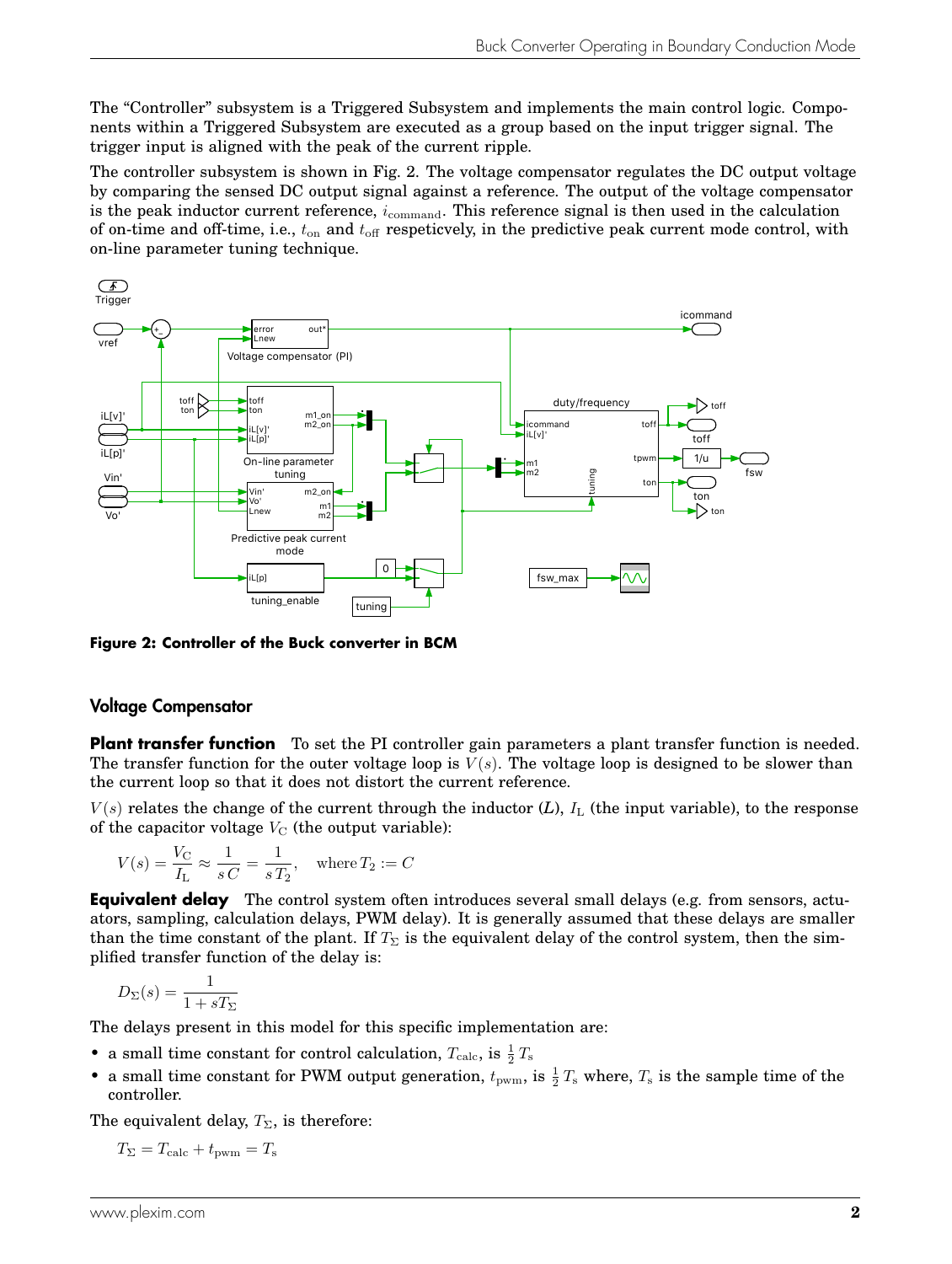**Calculation of control parameters for the voltage loop** The control parameters of the voltage PI controller  $(K_p \text{ and } K_i)$ , since the outer voltage loop of the plant represents a pure integrator, are calculated using the Symmetrical Optimum Criterion. The system's open-loop transfer function  $V_{OL}(s)$ is given by the product of the transfer functions of the controller, equivalent time delay and plant:

$$
V_{\text{OL}}(s) = \frac{1 + sT_{\text{n}}}{sT_{\text{i}}} \cdot \frac{1}{1 + sT_{\Sigma}} \cdot \frac{1}{sT_{2}}, \quad \text{where } K_{\text{p}} = \frac{T_{\text{n}}}{T_{\text{i}}} \text{ and } K_{\text{i}} = \frac{1}{T_{\text{i}}}
$$

After solving the corresponding closed-loop transfer function, the final coefficients are:

$$
T_{\rm n} = 4 \cdot T_{\Sigma}
$$
 and  $T_{\rm i} = 8 \cdot \frac{T_{\Sigma}^2}{T_2}$ 

For a more detailed explanation on calculating the controller parameters, refer to [\[2\]](#page-5-1).

These continuous parameters are converted to discrete parameters in the model. Since the sample time of the controller subsystem varies with the switching period, the gains for the discrete controller are calculated on the fly. The switching period for a boundary mode buck converter is calculated as:

$$
t_{\rm{pwm}} = \frac{2L}{(1-d)R_{\rm{L}}}
$$

where, L is the output inductance, d is the duty ratio and  $R<sub>L</sub>$  is the load resistance.

Varying all the parameters on the fly to calculate the sample time required to derive the gains of the controller results in controller instability. Therefore,  $d$  and  $R<sub>L</sub>$  are kept constant, and sample time is calculated by using the predicted value of the inductance,  $L_{\text{new}}$ , derived in a later section.

<span id="page-3-0"></span>

**Figure 3: Predictive current control with BCM**

### Predictive peak current mode control

The peak current controller regulates the peak ripple current to the current command,  $i_{\text{command}}$ . At the beginning of the switching period the on-time of the PWM signal,  $t_{on}$ , is calculated so as to reach the peak current set point. The current decreases to 0 by controlling the off time of the PWM signal,  $t_{\text{off}}$ . The on and off durations are calculated by predicting the inductor current rising slope,  $m_1$ , and falling slope,  $m_2$ , as shown in Fig. [3.](#page-3-0) These for a Buck converter are calculated as follows:

$$
m_1 = \frac{V_{\text{in}} - V_{\text{o}}}{L}
$$

$$
m_2 = \frac{V_{\text{o}}}{L}
$$

The on-time and off-time of the nth switching period are calculated by equations: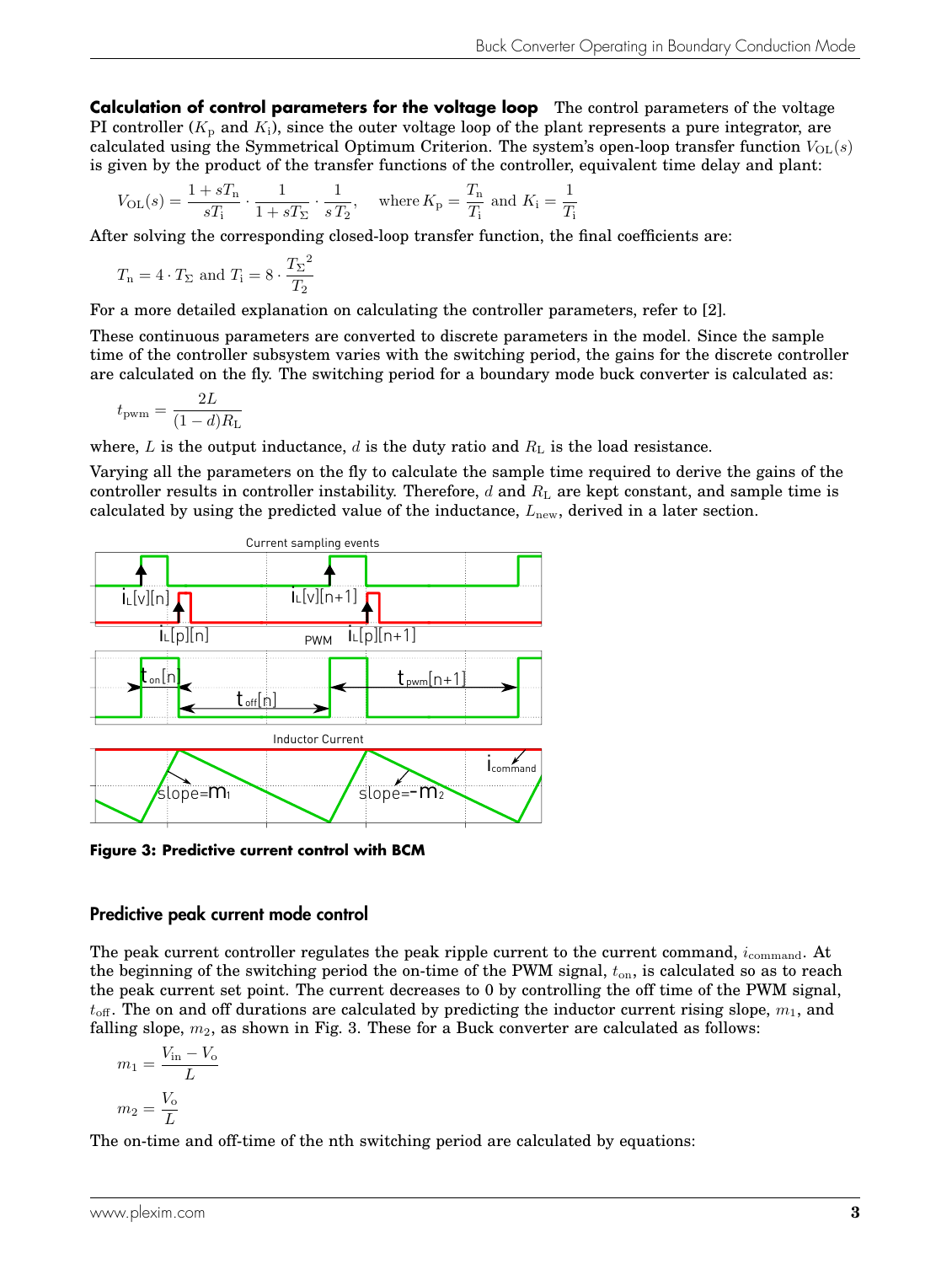$$
t_{\text{on}}[n] = \frac{i_{\text{command}} - i_{\text{L}}[v][n]}{m_1}
$$

$$
t_{\text{off}}[n] = \frac{i_{\text{command}}}{m_2}
$$

where,  $i_L[v][n]$  is the inductor current sampled at the beginning of the nth switching period.

The switching period  $(t_{\text{pwm}})$  of the nth switching period is calculated as follows:

$$
t_{\rm{pwm}}[n] = t_{\rm{on}}[n] + t_{\rm{off}}[n]
$$

### On-line parameter tuning

To address the sensitivity associated with inductor variation and input voltage drift, on-line parameter tuning is included. This method is based on sampled currents between two PWM outputs. The rising and falling current slopes,  $m_1$ <sub>on</sub> and  $m_2$ <sub>on</sub>, for nth switching period are calculated and updated online using the following equations:

$$
m_{1\_\text{on}}[n] = \frac{i_{\text{L}}[p][n-1] - i_{\text{L}}[v][n-1]}{t_{\text{on}}[n-1]}
$$

$$
m_{2\_\text{on}}[n] = \frac{i_{\text{L}}[p][n-1] - i_{\text{L}}[v][n]}{t_{\text{off}}[n-1]}
$$

where,  $i_L[p]$  is the inductor current sampled at the peak of inductor current, and  $i_L[v]$  is the inductor current sampled at the beginning of the switching period or the valley of the inductor current. In the PLECS model, all the parameters are delayed by one additional time step.

When on-line tuning is turned on, a small value of 1e-7 is subtracted from the calculated off time to create a small disturbance, which pushes the inductor current to almost reach Continuous Conduction Mode (CCM). This ensures that the controller can accurately calculate the rising and falling slopes for the next step, and the inductor current always stays in BCM in steady state.

The on-time and off-time are fed to a State Machine block to generate PWM signals.

Since the on-line tuning block relies on previously calculated values, logic is added to enable the block based on a minimum peak current and switching period, to ensure the on-line tuning block is only enabled after the first few transients.

To ensure that the values of  $m_1$  and  $m_2$  are always up-to-date in the predictive peak current mode block, the inductance value is updated on-line using the updated  $m_2_{\text{on}}$  calculated from the on-line tuning block.

$$
L_{\text{new}} = \frac{V_{\text{o}}}{m_{2\_ \text{on}}}
$$

A signal switch monitors the calculated value of the inductance. If it's not within the limits, it switches to using the previously calculated value of L.

# **3 Simulation**

Run the simulation with the model as provided to observe the inductor current command, inductor current, PWM signals, and the triggers where inductor current is sampled.

To show the sensitivity associated with inductor variation and the input voltage drift, the inductor value in the circuit is set to 1.3 of the nominal value by default and the input voltage measurement is changed to 0.9 times the actual value. Additionally, at 0.1 seconds, there is a step change in the voltage reference, and at 0.3 seconds, the load resistance is halved.

To experiment with the model, and to verify the on-line parameter tuning block, run the model as is and save the trace using the "Hold current trace" button. Then, from the "Controller" subsystem set the **online tuning** parameter as off and re-run the model. Compare the two traces. You will observe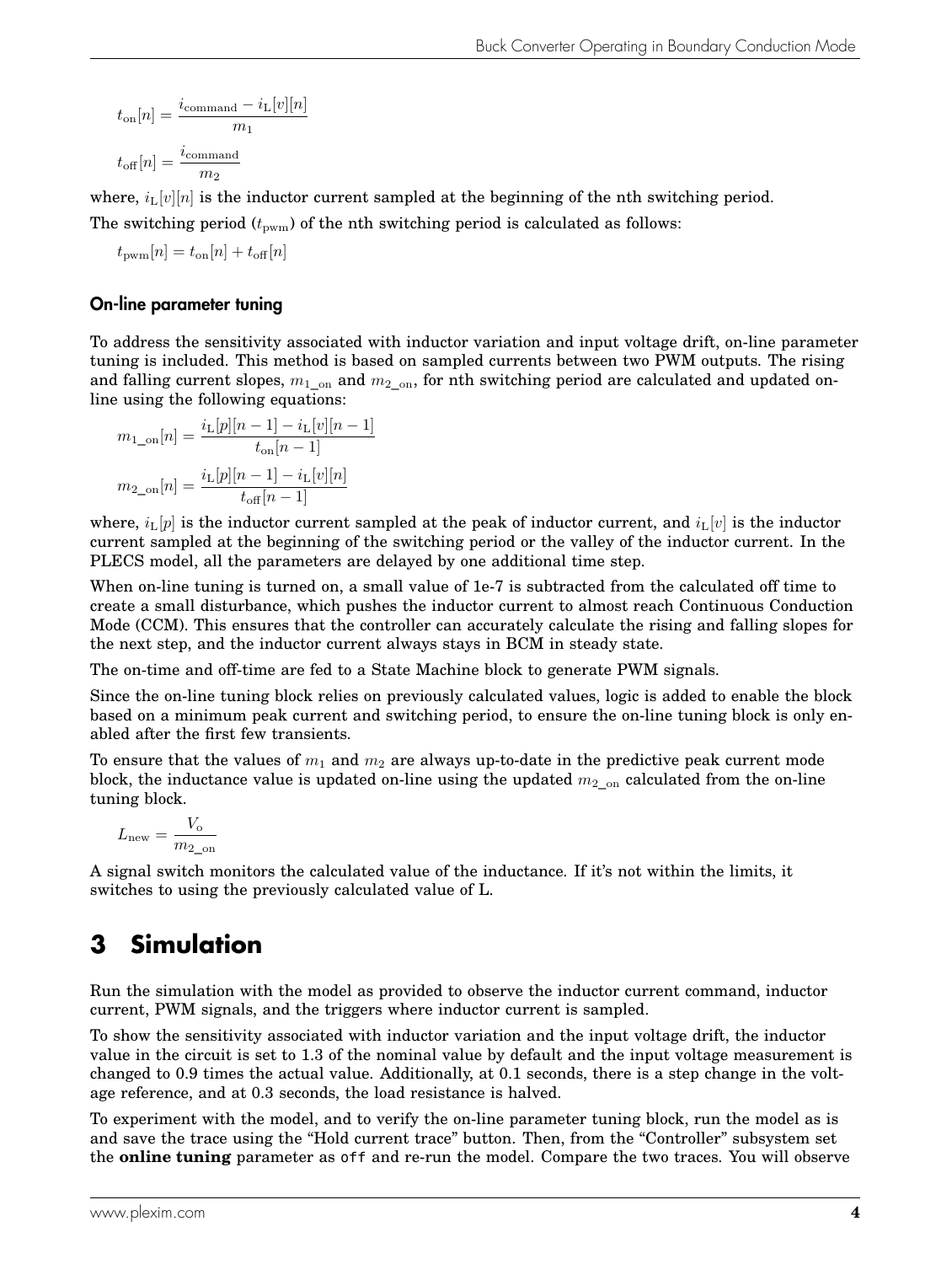that when online tuning is disabled, the converter does not achieve BCM. One can also change inductor nominal value to 0.7 rated

The simulation results, with online parameter tuning enabled, are shown in Fig. [4](#page-5-2)

<span id="page-5-2"></span>

**Figure 4: Simulation results**

# **References**

- <span id="page-5-0"></span>[1] Y. Chang and Y. Lai, "Online Parameter Tuning Technique for Predictive Current-Mode Control Operating in Boundary Conduction Mode," in *IEEE Transactions on Industrial Electronics*, vol. 56, no. 8, pp. 3214-3221, Aug. 2009, doi: 10.1109/TIE.2009.2024651. Available: <https://ieeexplore.ieee.org/document/5071286>
- <span id="page-5-1"></span>[2] Conception de systèmes automatiques, Hansruedi Bühler, Presses Polytechniques Romandes, Lausanne 1988, ISBN 2-88074-149-1